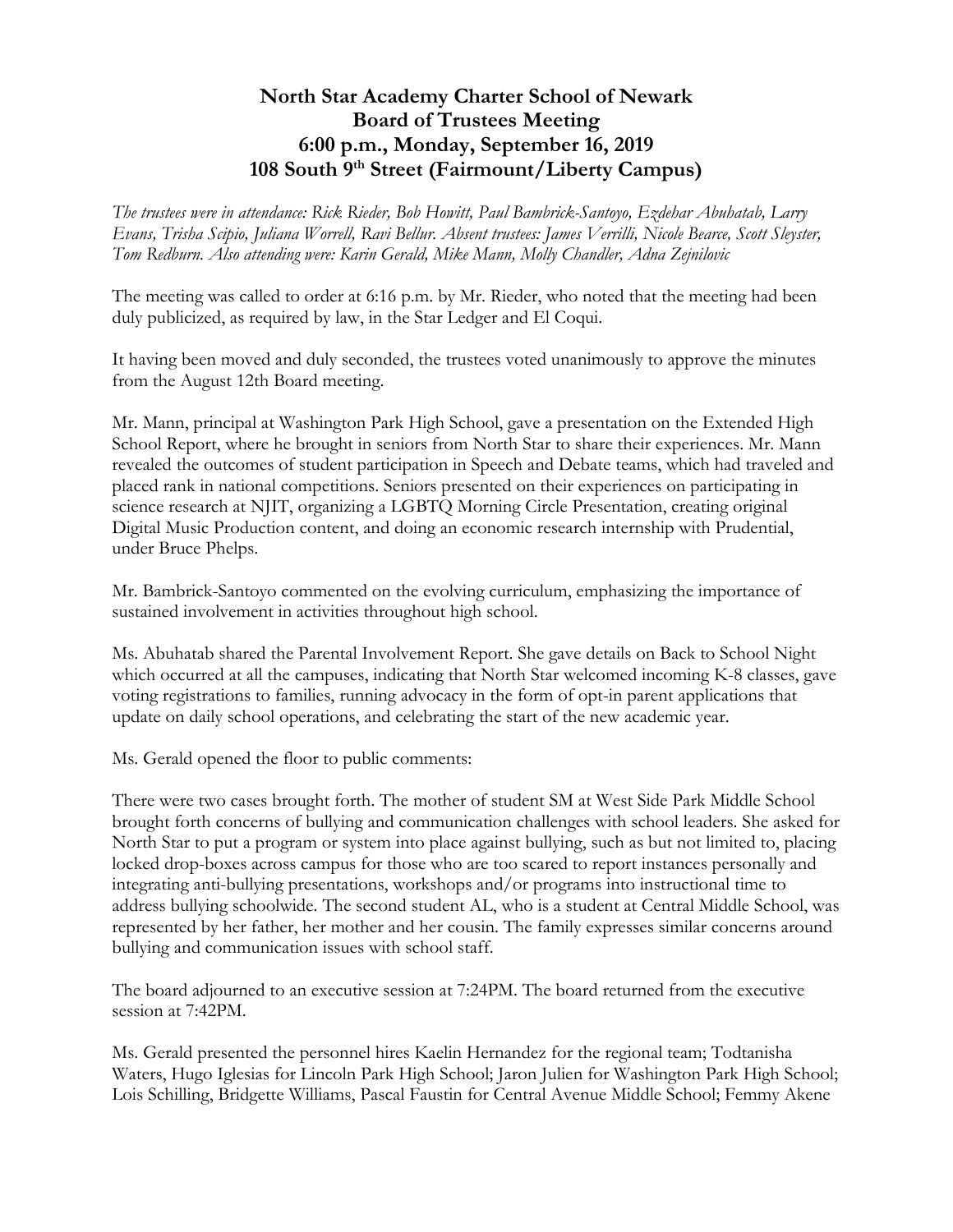for Clinton Hill Middle School; Kathlen Silva, Allyson Bragg for Vailsburg Middle School; Mario Pierpaoli, Walline Alphonse for West Side Park Middle School; Busairi Savage, Alicia Padeiro for Alexander Elementary School; Shantel Wilson for Fairmount Elementary School; Kayla Flintall, Kai Zook for Liberty Elementary School; Justin Cruz, Leanna Lynch, Tanya Minott for Lincoln Park Elementary School; Doris Gutierrez, Keon Benton for Vailsburg Elementary School; Athena Barkley, Safiyyah Hasan for West Side Park Elementary School.

After discussion, it having been moved and seconded, the Board voted to approve the motion to hire the aforementioned personnel.

Ms. Gerald presented an External Affairs/Advocacy Update. She shared the recent mention of North Star on the Today Show.

The committee recommends that student MG be suspended for 45 days (returning on  $11/6/19$ ) and their parent be banned. The committee also recommends that students TS and JBS be subject to 15 days of on-site learning (returning on 9/27/19) and that student JW be subject to 10 days of on-site learning (returning on  $9/26/19$ ). Lastly, the committee also recommends that student JJ be subject to 10 days of on-site learning (returning on 9/26/19). After discussion, it having been moved and duly seconded, the board voted unanimously to approve the aforementioned recommendation.

Mr. Bellur presented the Financial Report. There were no formal subjects discussed as the first month of school had not yet ended.

Ms. Gerald presented the resolution to approve the HIB Self-Assessment. After discussion, it having been moved and duly seconded, the Board voted unanimously to approve the resolution as described in Resolution to Approve HIB Self-Assessment.

Ms. Gerald presented the resolution to approve the Title I Schoolwide Plan. After discussion, it having been moved and duly seconded, the Board voted unanimously to approve the resolution as described in Resolution to Approve the Title I Schoolwide Plan.

Ms. Gerald presented the resolution to approve the ERESC Contract for Special Education Services. After discussion, it having been moved and duly seconded, the Board voted unanimously to approve the resolution as described in Resolution to Approve the ERESC Contract for Special Education Services.

Ms. Gerald presented the resolution to approve the MCGA Contract for Special Education Services. After discussion, it having been moved and duly seconded, the Board voted unanimously to approve the resolution as described in Resolution to Approve the MCGA Contract for Special Education Services.

Ms. Gerald presented the resolution to approve the Application of the NJEIF Safety Grant. After discussion, it having been moved and duly seconded, the Board voted unanimously to approve the resolution as described in Resolution to Approve the Application of the NJEIF Safety Grant

Ms. Gerald presented a resolution to approve the On-Site Learning Program. After discussion, it having been moved and duly seconded, the Board voted unanimously to approve the resolution as described in Resolution to Approve the On-Site Learning Program.